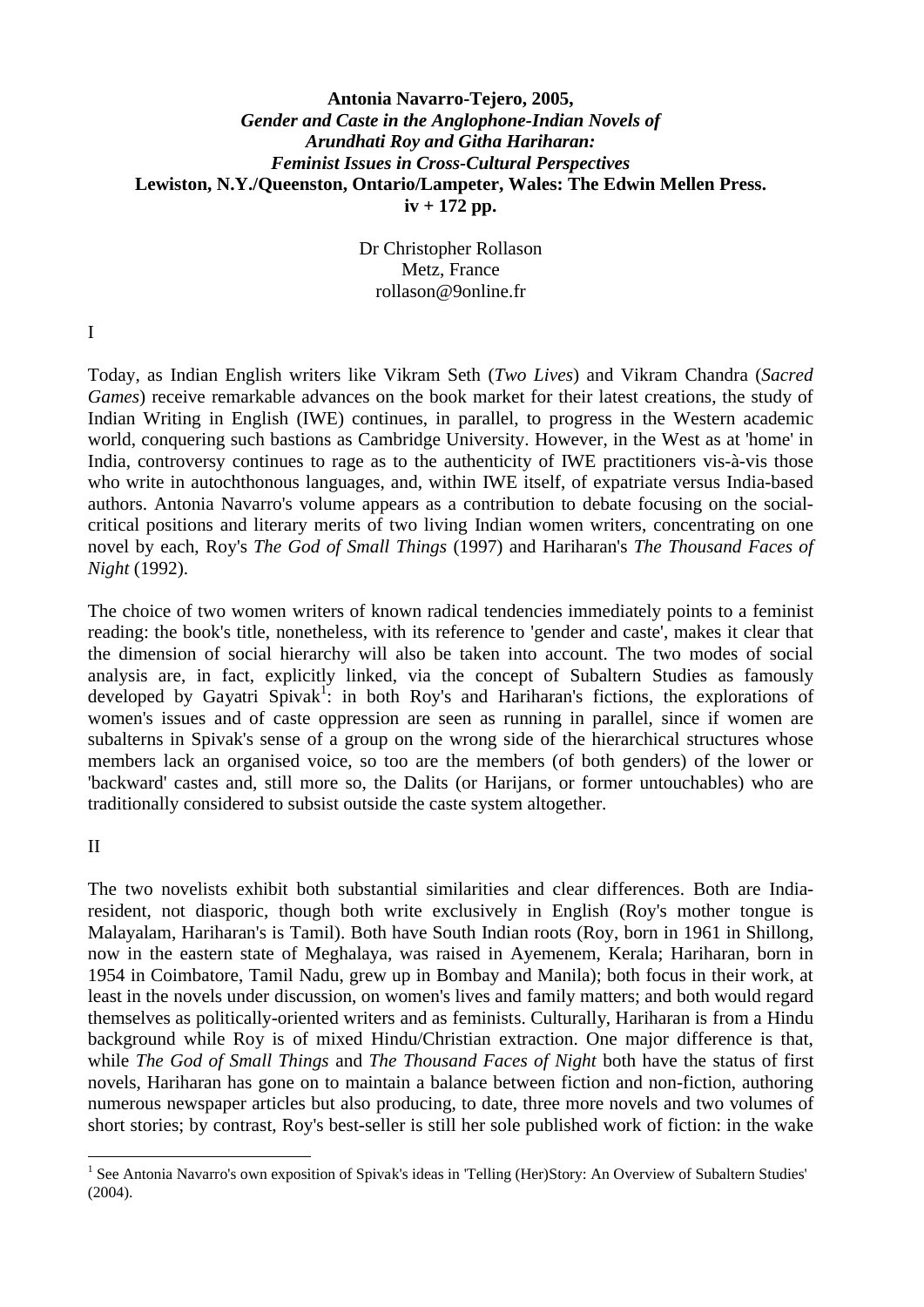of its huge success, she has concentrated on journalistic and documentary non-fiction, bringing out several collections of essays in that vein but not so much as a single short story. In market terms, Hariharan's work is well known and respected within India, and more generally in the postcolonial studies milieu (*The Thousand Faces of Night* was awarded the Commonwealth Writers Prize for Best First Novel, and has been translated into French, Spanish and Dutch), Nonetheless, Hariharan's name is likely to be less familiar than Roy's to the non-Indian general reader: *The God of Small Things* not only won its author the Booker Prize but has proved an authentic international best-seller, with massive sales in the English-speaking world and translations into over 20 languages.

Thus, many readers will know that *The God of Small Things*, set in Kerala, deals with the travails of a family from that state's long-established (and pre-British) Syrian-Christian community: the intimate bond between the twins Rahel and Estha, and the ill-fated, socially proscribed entanglement between Ammu, their divorced mother, with the carpenter Velutha, of Paravan (Dalit) origin but a Christian convert who, though a member of the powerful Kerala communist party, is betrayed by the party hierarchy and ends up beaten to death by the police. Roy's novel also takes in the issues of cross-cultural marriage (Ammu's brother Chacko briefly and disastrously marries an Englishwoman) and female conservatism (in the shape of Ammu's fiercely repressive, frustrated aunt Baby Kochamma). Hariharan's plot is structured around Devi, a young woman from a Tamil Nadu brahmin family who, after a brief taste of Western mores when studying in the US (where she has an African-American boyfriend), returns home to accept an arranged marriage, from which she later escapes into a (short-lived) affair with a travelling musician. The novel also narrates the lives of two other women, Devi's mother Sita, whose husband forced her to give up her great love and talent, playing the veena, and their dysfunctionally married family servant, Mayamma.

#### III

<u>.</u>

The study's starting-point is essentially sociological, though, clearly, not in a static or descriptive sense but activating a world-view which is essentially dynamic, evaluating things as they are in the hope and, indeed, expectation of their being changed. It is thus presupposed that literature can act as both a mirror of society and a stimulus to cultural transformation. However, since we are dealing with a European perspective on a subcontinental social reality, doubts immediately arise: the radically-minded Western (social and literary) critic, well-intentioned though it may be, risks being charged with a shallow and incomplete understanding of the phenomena denounced, if not of perpetuating 'Orientalism' or, indeed, downright neo-colonialism by reproducing stereotypes and clichés about 'eternal India', 'downtrodden Indian women', 'benighted customs', etc. It behoves Western critics to tread carefully and be very sure of their ground when dealing with caste and gender phenomena that are deeply rooted in Indian society.

Navarro's study is, in fact, extremely refreshing in this sense, for the author not only proves to be fully aware of the problems involved, but examines them, in gratifyingly convincing detail, through the prism of a carefully worked-out cultural synthesis. For Roy, while highlighting the gender dimension, she also follows what is by now a well-trodden path of sociological and political analysis, as exemplified by earlier critics such as Alessandra Contenti (2001) and Basuli Deb  $(2003)^2$ . The assumption is that the study of works such as Roy's and Hariharan's will help the reader, both Indian and non-Indian, to reach a better understanding of Indian social realities.

<sup>&</sup>lt;sup>2</sup> Contenti and Deb both contextualise Roy's novel in relation to Christianity and communism in Kerala: Navarro's critical perspective on both systems in their interaction with class and caste issues tallies with the positions of these critics.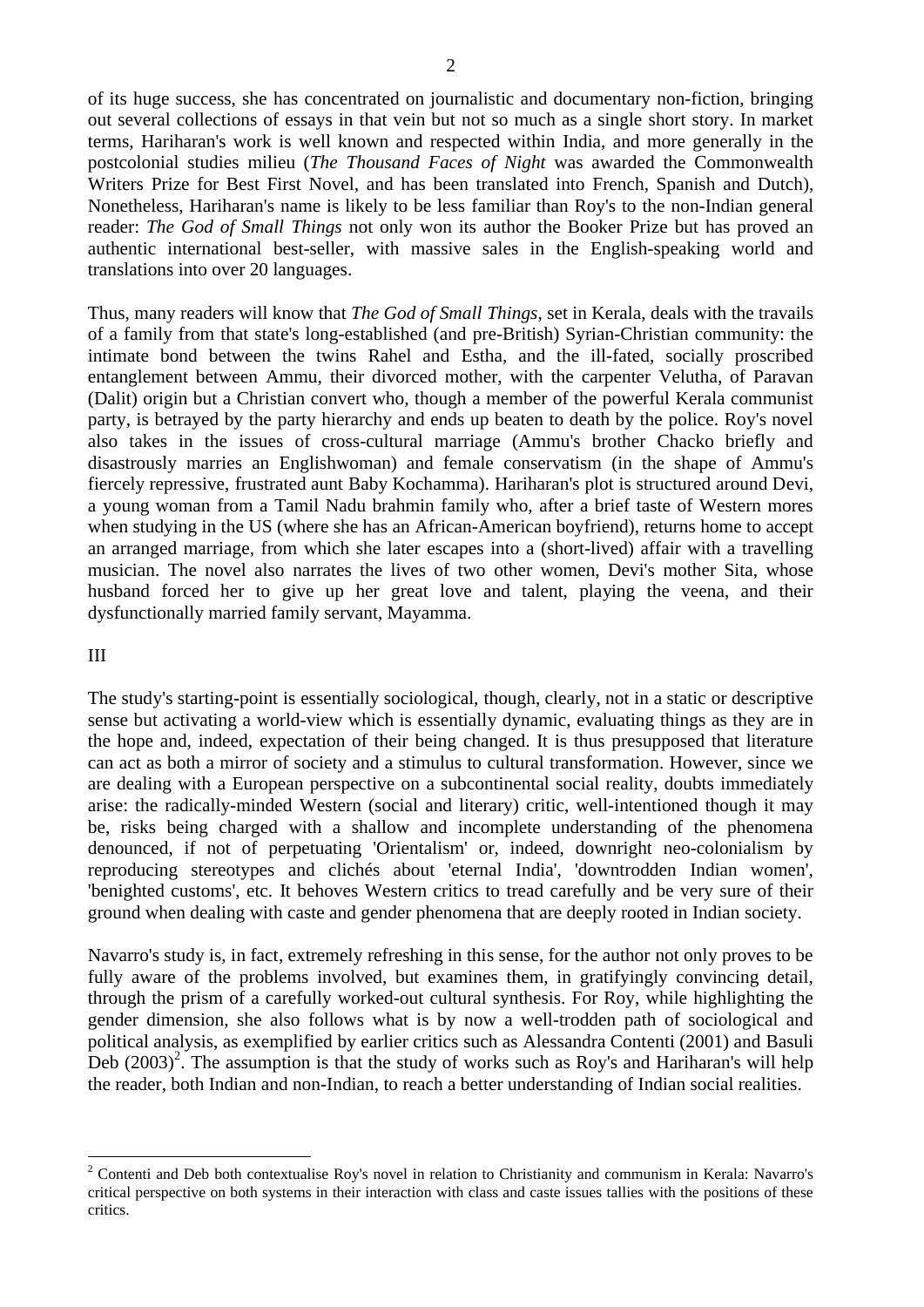All in all and nonetheless, the specifically literary and formal aspects are not neglected. As Navarro sees it, 'these authors … are not merely concerned in documenting reality, but … have used their novels as a medium for … a subtle projection of values, by suggesting re-assessment and re-definition' (3). Indeed, one of the strengths of her analysis is that it avoids reducing the texts to political tracts, succeeding, on the contrary, in showing how the two writers achieve their ideological impact through the manipulation and rewriting of specifically literary conventions and devices.

## IV

The study commences with an overview of feminist criticism in India, stressing those perspectives which, as in the work of Chandra Mohanty, take a critical view of attempts by Western feminists to apply their ideas to Indian women with scant regard for cultural context. It is further noted that some Indian activists do not consider the term 'feminist' appropriate at all, preferring formulations such as 'women's concerns' (10). Navarro goes on to offer a survey of modern Indian women's writing from Toru Dutt (1856-1877) onwards, concentrating on literature in English, as a backdrop to a more detailed presentation of Roy, Hariharan and the two novels under discussion. In both fictions, she argues, what we find is a strong critique of patriarchal structures, which delineates 'the power structures' impact on the subaltern and the strategies offered to subvert the norms' (27): in other words, they both expose the patriarchal reality as it is and propose ways of going beyond it and constructing a new and more equal reality.

Navarro subjects both novels to a carefully contextualised social and political analysis, explaining how the fictional events reflect the interaction of caste and gender structures and the determining instance of the power apparatuses of state and religion. She shows how Hindu women's lives have been conditioned by the attitudes embodied in the *Laws of Manu* (dating from c. 1500 BCE), which place women's lives under the control of their close male relatives. Similar attitudes are seen as perpetuated by the classic texts of Hindu literature (or at least by the dominant readings of them), with figures like Sita (*Ramayana*) and Draupadi (*Mahabharata*) held up as exemplars of the passive, subservient wife: Navarro argues that 'the values embodied in these ideal figures loom large in the consciousness of women even when they reject these role models' (56). She does not, however, consider Christianity, at least in its Syrian-Keralan version, to be any better, stressing how Roy's novel 'takes on the hypocrisy of Syrian Christians towards caste issues' (79 - an issue on which they appear to act like honorary Brahmins) and arguing that, irrespective of creed, 'religion, based on the tradition of patriarchal control, represses women' (87).

Despite all this, the author is at pains to stress that the relation between (female or subaltern) individual and (male-dominated and Brahminical) society is not all one-way: there is fierce social conditioning, but there can be equally tenacious resistance against it. In the wider social context, the author rejects the claims certain forms of self-styled radicalism, as exemplified in trade unionism or communism, endorsing Roy's unsympathetic portrayal of Kerala communism (in Ammu's brother Chacko, a communist factory-owner but as exploitative as any other capitalist, and in the party boss who washes his hands of the card-carrying Dalit Velutha) as a discourse of false liberation that offers nothing to women or Dalits. Specifically on Indian women's lives, Navarro avoids falling into the trap of imposing Western models by stressing the endogenous nature of the female characters' resistance in the two novels, and, in particular, its relation to specifically Indian notions of motherhood:

Both Devi and Rahel are liberated women who know their traditional cultural roots, but are critical about them. Not only do they not submit to them, but they also make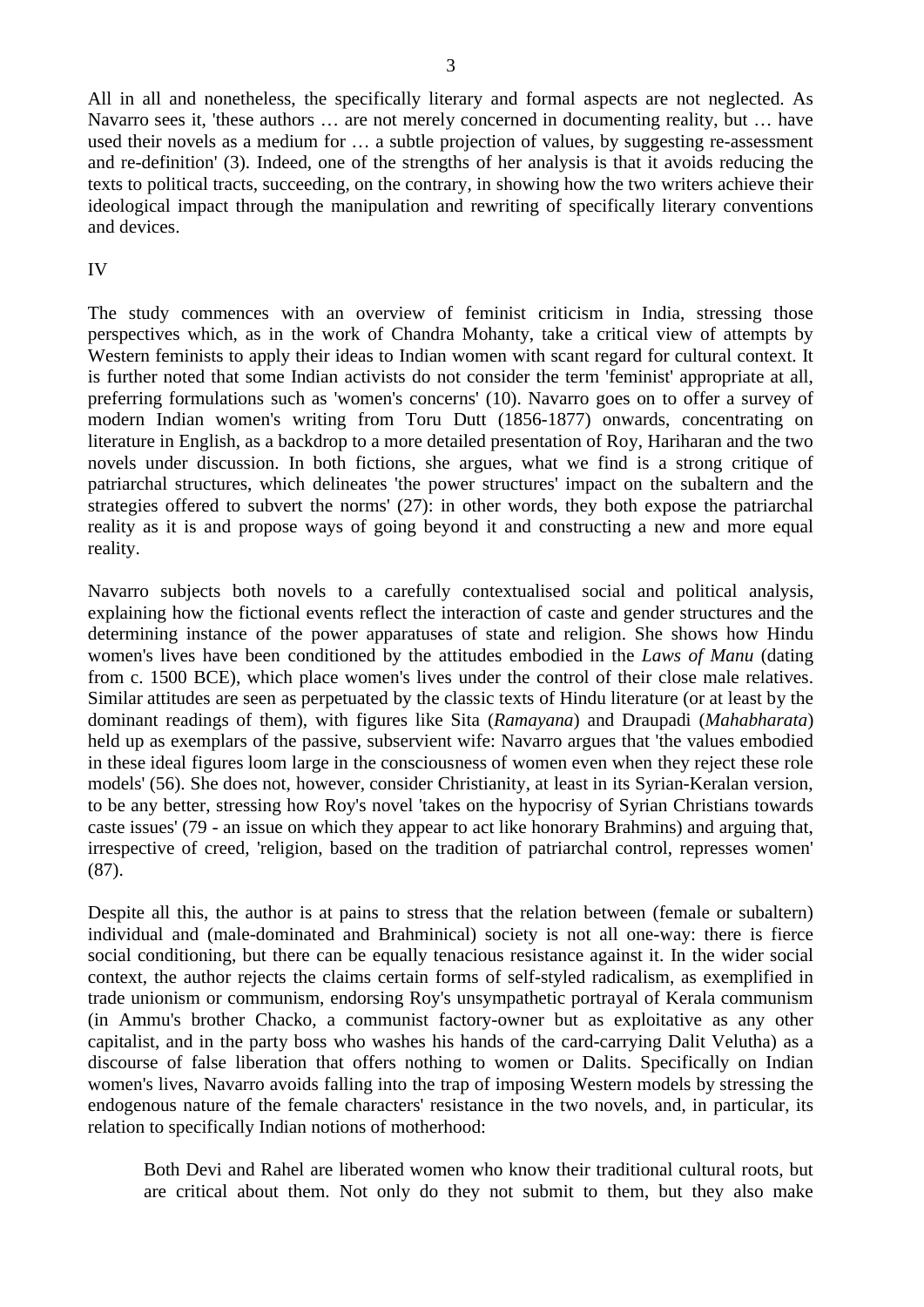individual decisions. So they are traditional as well as modern, breaking the stereotype of what it means to be Indian. However, their final stage is to seek redemption through the figure of the mother to remake their female identity. In this context, Indian women perennially and transcendentally wife, mother and homemaker - used to save the project of modernization-without-westernization. It is only the female subject who can be shown as successfully achieving the balance between (deep) tradition and (surface) modernity, through strategies of representation (47).

#### V

It is in the detailed analysis of those 'strategies of representation', as employed on the page by Roy and Hariharan, that the key merit of Navarro's project lies if we are to view it as literary criticism (rather than as sociology, which in principle it is not). To illustrate her theoretical readings, she resorts in particular to two literary-critical strategies: intertextuality and symbol analysis. The author shows how both Roy and Hariharan both evoke and rewrite figures and episodes from the Indian canon, bringing out their hidden potential for a more affirmative view of woman. Here and with regard to Hariharan, she echoes Joel Kuortti, who stated in 2001 that '*The Thousand Faces of Night* is very much about storytelling'<sup>3</sup> . In that novel, Devi imaginatively recasts the story of Amba from the *Mahabharata* - Amba, the woman who became a man in order to revenge herself on the Kaurava warrior Bhisma for spurning her. Navarro sees Devi's fascination with this story as embodying the 'combination of male power and female gentleness and sensitivity' (90). Similarly, she reads the moment near the end of *The God of Small Things* when the divorced Rahel manages to negotiate a difficult return to her home society with the episode in the *Ramayana* in which Sita, having been abducted and recaptured, has to pass through an ordeal by fire before she can return to her marital home (140). Complementarily, Navarro also examines key symbols in the two novels to show how the authors' ideological positions crystallise in literary form. She here explains how both Roy and Hariharan make similar use of two symbolic plot elements, namely gardens and music. In both novels, there is a female character - Baby Kochamma in Roy, Devi's mother Sita in Hariharan - who, at a moment in her life when she retreats into herself under the weight of oppression, devotes herself to tending a garden: for Navarro, in a patriarchal context 'the garden is a symbol for an identity dominated by external influences' (123-124). Conversely, music represents women's frustrated potential for autonomy and creativity. In *The God of Small Things*, Mammachi, the grandmother, is made to drop her violin lessons by her jealous husband; similarly, in The *Thousand Faces of Night* Devi's mother is forced to give up the veena. Thus, as Navarro stresses, it is a major moment of liberation - 'an indication that they are to free their roots and be true to their own selves' (130) - when, at the end of Hariharan's novel, Devi, returning home to re-encounter her mother woman-to-woman 'quickened her footsteps as she heard the faint sounds of a veena, hesitant and childlike, inviting her into the house'  $4$ .

## VI

1

If the goal implied in both novels is the construction of an alternative model of Indian womanhood, not impermeable to Western influences but essentially home-grown, such a model needs concepts and images to concretise it: and here, Navarro concludes that Roy's and Hariharan's narratives enshrine *androgyny* as a symbol of and for the future. Androgynous symbolism is not lacking in the Indian tradition, as in the figure of Ardhanarinateshwara (the fusion of Shiva and Parvati, one side male, one side female): in the texts under discussion, Navarro locates a comparable dynamic in the final coming-together of the twins Rahel and Estha in Roy, or in the rewritten myth of Amba in Hariharan. If pre-set roles are perceived as

<sup>&</sup>lt;sup>3</sup> Kuortti/Hariharan, 'The Double Burden' (interview, 2001), 17.

<sup>4</sup> Hariharan, *The Thousand Faces of Night,* 139.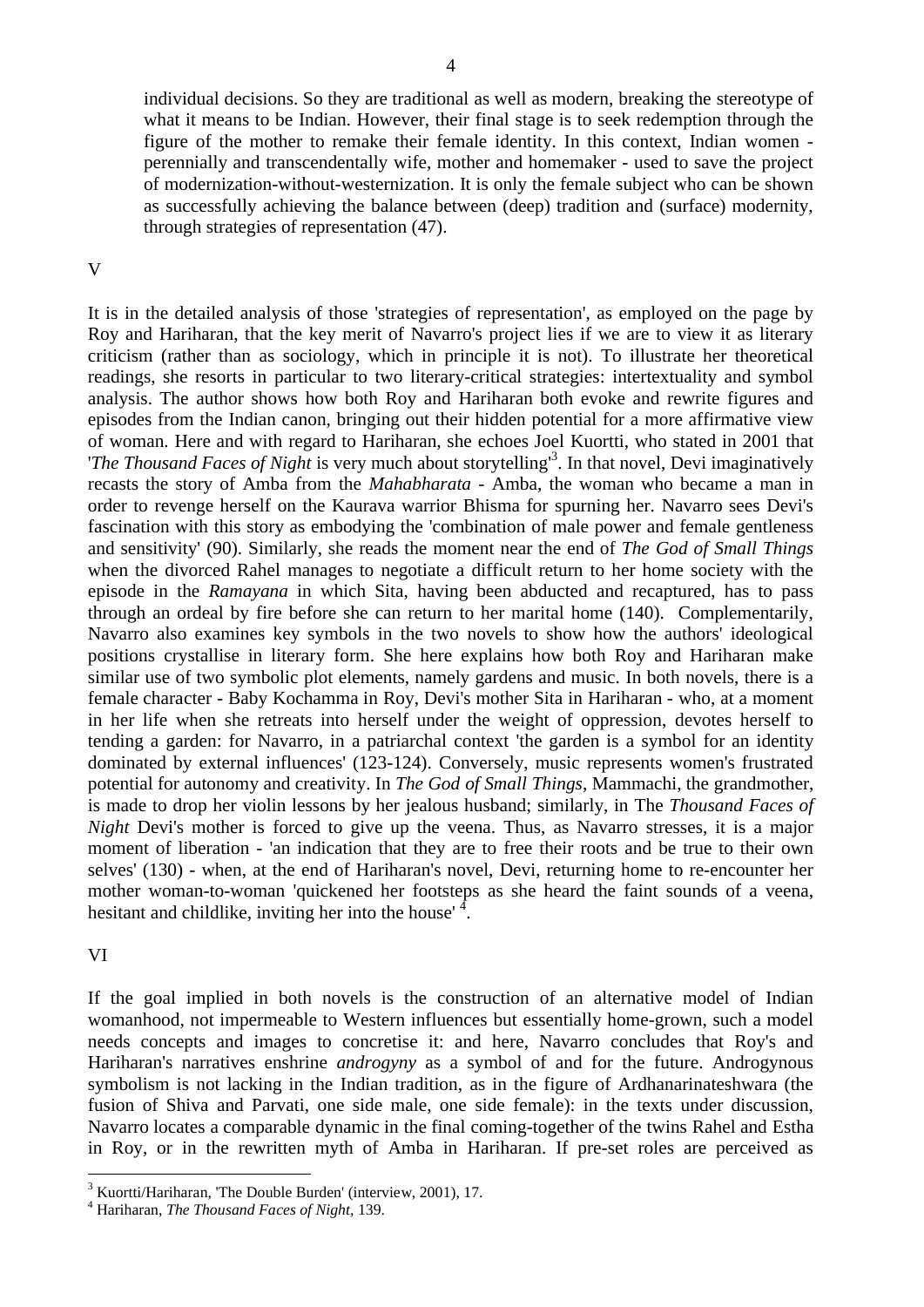oppressive to both genders ('a society [which] rigidly differentiates between male and female gender roles … limits the full development of women and men alike' - 35), the way forward, Navarro believes, lies in the creation, in both literature and life, of 'an androgyny ideal, a utopian state where the accomplishment of desires is a positive step towards liberation from a dominant, androcentric, casteist ideology, rejecting the society that constructs gender and caste differences' (153).

Antonia Navarro's analyses and conclusions in this study come over as convincing, backed up as they are by a wealth of detail in the form of abundant contextual information and, most importantly, close textual analysis. Her plea for an 'Indian' model of emancipation, for women and for subalterns in general, is eloquently expressed and paves the way for an ultimate, syncretic resolution of cultural antinomies that might to some seem insuperable. Here and for the further development, theoretical and practical, of this line of research, the reviewer would suggest that the analysis traced out by Navarro could, eminently usefully, be pushed into a different domain, that of modern writing in Indian languages. In this connection, and presupposing LGBT studies as a subset of Subaltern Studies, one may helpfully refer to the work of Ruth Vanita and Saleem Kidwai and to their anthology of 2000, *Same-Sex Love in India: Readings from Literature and History*. This volume includes a whole series of revelatory texts narrating same-sex desire and union - by no means always pejoratively, and many of them being translated from Hindi, Tamil, Malayalam, etc. In 'A Double Life', a short story written in 1979 in Rajasthani by Vijay Dan Dehta and employing the resources of folktale and dream symbolism, two women escape their village into a same-sex marriage, baring themselves to the lightning and entering a dream palace controlled by beneficent ghosts where, finally, 'the two fell into each other's arms and that is where they still are<sup>15</sup>. The existence of material like this, in a lesserknown language like Rajasthani, strongly suggests that much work needs to be done, in India and the West, on the representation of subaltern roles and their transgression as well as on the creation of symbolic alternatives, in Indian writing in languages other than English. Meanwhile and as far as the better-trod paths of Indian Writing in English is concerned, Antonia Navarro's eloquent study adumbrates an eminently useful template for future literary and cultural analysis, in what remains a crucial area of gender and subaltern studies.

WORKS CITED

\*\*

1

Contenti, Alessandra. '"A certain will of assimilation": Arundhati Roy, the Syrian Christians, and the Naxalites'. In Rajeshwar Mittapalli and Pier Paolo Piciucco (eds.), *Studies in Indian Writing in English 2*, New Delhi: Atlantic, 2001, 184-197.

Deb, Basuli. 'The British Raj, Modernization, and India's Feudal Base: Women, Transgression, and The Communism-Casteism Dyad in Arundhati Roy's *The God of Small Things'*, in *The Atlantic Literary Review*, 4.4, Oct.-Dec. 2003 (Special Issue on Postcolonial Feminist Writing), ed. Dora Sales Salvador and Christopher Rollason, 34-48.

Dehta, Vijay Dan. 'Dohri Joon'. 1979. Trans. Ruth Vanita as 'A Double Life'. Extracted in Ruth Vanita and Saleem Kidwai (eds.), *Same-Sex Love in India: Readings from Literature and History*. 2000, New Delhi: Macmillan India, 2001, 318-324.

Hariharan, Githa. *The Thousand Faces of Night*. New Delhi: Penguin India, 1992. Hariharan, Githa and Joel Kuortti: "The Double Burden: The Continual Contesting of Tradition and Modernity": Githa Hariharan interviewed by Joel Kuorrti, *The Journal of Commonwealth Literature*, 36, Mar 2001, 7-26.

<sup>5</sup> Dehta, 'A Double Life', in Vanita and Kidwai (eds.), *Same-Sex Love in India*, 324.